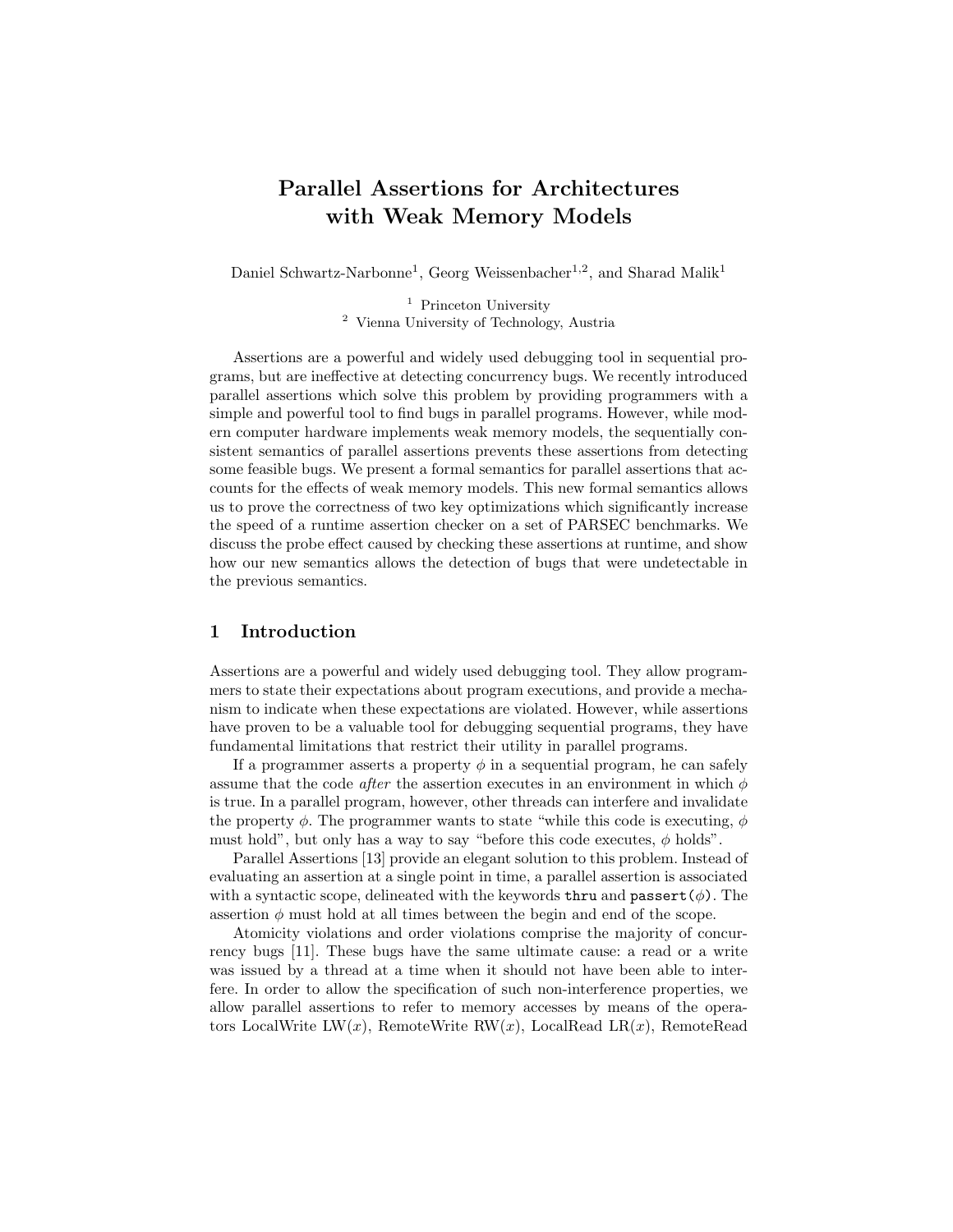$RR(x)$ , which indicate whether a given variable is read or written by a local or remote thread. The history operator HasOccurred (HO) allows the programmer to make assertions about a (limited) history of the execution. The assertion

if Fig. 1, for example, checks whether the variable x is initialised by the local thread before it is read by any remote thread. These features make parallel assertions highly expressive, allowing them to cap-

$$
\begin{array}{c}\n\text{thru} \{\\ \ldots; x = 1; \ldots\\ \text{ }\} \text{ passert}(!\, \text{RR}(x) || \, \text{HO(LW}(x))\n\end{array}
$$

Fig. 1. A simple assertion

ture 14 out of 17 real world bugs from the University of Michigan bug bench [17]. We recently presented a runtime checker for parallel assertions [12]. This work, however, is limited by the fact that the semantics of parallel assertions in [13] is based on a sequentially consistent (SC) memory model. Modern processor architectures do not satisfy this requirement, and enforcing SC on a weaker memory model using fences slows down the execution and effectively masks bugs.

Contributions: We present a formal operational semantics for parallel assertions that accounts for the effects of weak memory models  $(\S2, \S3)$ . This model enables two key optimisations (event filtering and relaxed timing) which we present and prove correct in  $(\S4)$ . We discuss the impact of fences in our model in (§5). We implemented a run-time checker for weak memory systems, and show the significant (order  $2\times$ ) speedups enabled by our optimisations (§6).

# 2 Observing Program Executions

The evaluation of an assertion is based on the observation of an execution of the program under test. An execution is characterised by a series of events (discussed in  $\S 2.1$ ) and the order in which they are observed  $(\S 2.2)$ .

#### 2.1 Program Events

A parallel program comprises a set of threads, each of which generates a series of observable events. Events are generated by instructions executed by the processor, and each instruction may result in a number of events. The execution of the assignment  $x:-y+z$ , for instance, may give rise to two read and one write events. We intentionally base the specification of our assertion language on program events rather than on the instructions of the underlying programming language. The rationale for this decision is that the  $C++$  standard [7] does not provide a semantics for programs with race conditions. In practice, though, a compiler would still generate assembly code (albeit with a compiler-specific behaviour) for such a program. It is exactly in such corner cases that parallel assertions enabling the programmer to debug the flawed program are particularly valuable.

We use  $E$  to denote the set of all observable program events. Formally, an event is a tuple comprising a unique identifier *uid*, the thread identifier *tid* of the thread that generated the event, the type of the event, and any data associated with that particular type of event. We distinguish the following types of events: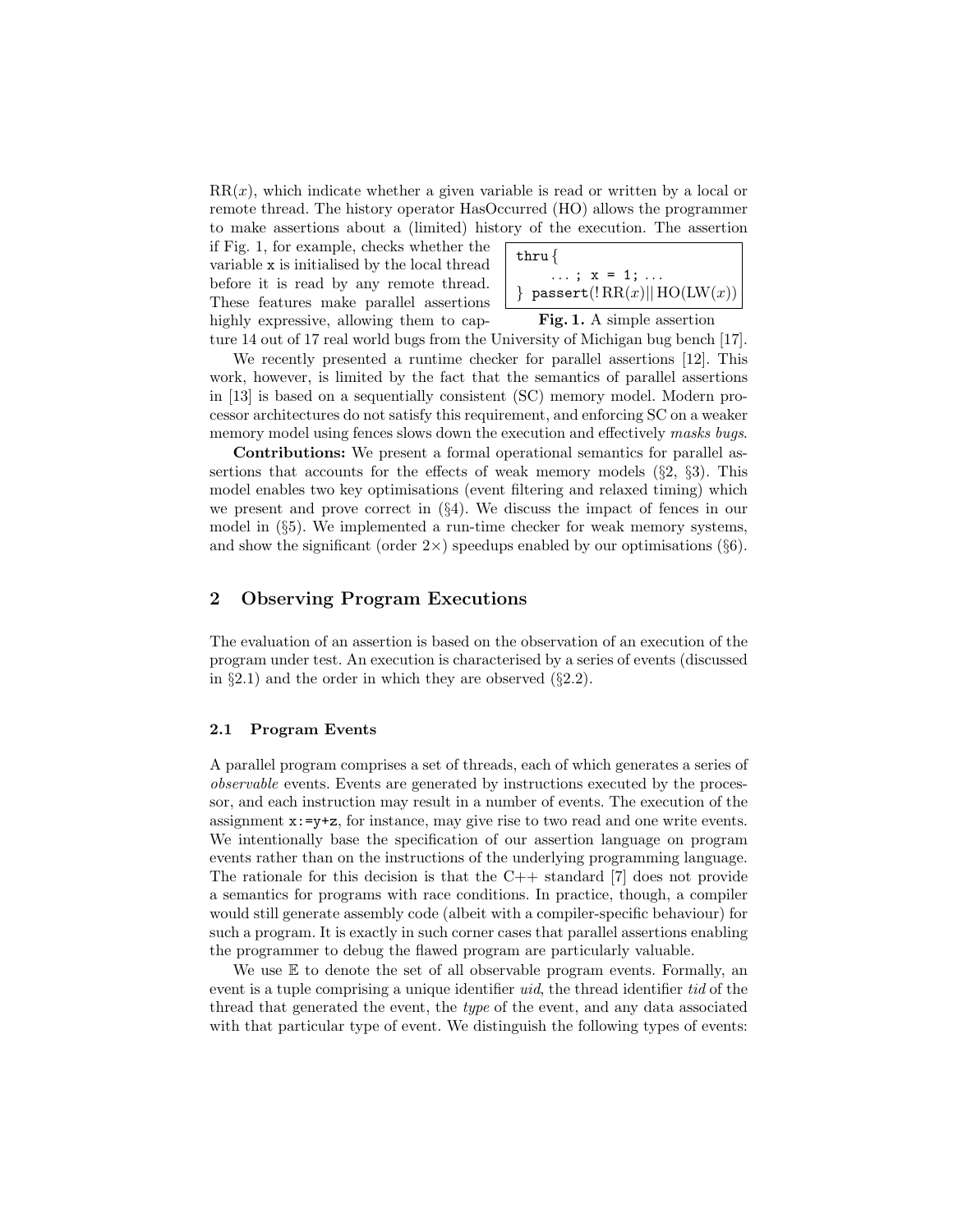Memory events M are physical memory accesses, such as reads and writes. A memory event is a tuple  $\langle uid, tid, type, \ell, v \rangle$ , where  $uid, tid \in \mathbb{N}$  are unique identifiers,  $type \in \{READ, WRITE\}$  represents the direction of the access,  $\ell$  is the memory location accessed, and  $v \in V$  (where V is a set of values) is the value read or written. We use  $W_{tid} \ell v$  to denote the write access  $\langle uid, tid, WRITE, \ell, v \rangle$  and  $R_{tid} \ell$  to denote a read access (*uid, tid, READ,*  $\ell$ *, v*) when uid (and *v*, respectively) is not relevant in the given context.

Fence (barrier) events  $\mathbb F$  affect the legal orderings in an execution by enforcing ordering constraints on memory operations issued before and after the fence instruction (c.f. §2.2). A fence event is a tuple comprising a unique identifier uid, a thread identifier tid, an architecture dependent fence-type type, and an optional (architecture-dependent) set of ordering constraints (c.f. §5).

Scope events S are generated upon entry or exit of a syntactic assertion scope. A scope entry event is a tuple  $\langle uid, tid, ENTRY, \phi_{uid} \rangle$ , where  $\phi_{uid}$  is an assertion (defined in §3.1). A scope exit event is a tuple  $\langle uid, tid, EXIT, uid_{ENTRY}\rangle$ , where  $uid_{ENTRY}$  represents the unique entry event corresponding to the scope exit.

We use skip to denote events that are irrelevant for assertion evaluation.

#### 2.2 Observation Order for Threads

An observation of a program execution is a sequence of program events. From the viewpoint of a thread  $P_n$ , each event occurs at a particular point in time (which determines its location in the sequence). In general, there is no global notion of time, and therefore two threads may disagree on the order in which they observe events. Note that we do not distinguish between "thread-local" and "global" events — conceptually, a thread observes all events in some order, though in practice it is typically infeasible (and unnecessary) to record all observations.

The following definition (borrowed from [6] and consistent with [1]) determines what constitutes an observation of a memory event — from the point of view of a given thread — in terms of the *local* time of that thread.

Definition 1 (Observability). A read or write event is observed when the respective memory access takes effect from the point of view of the observer:

- A write to a location in memory is said to be observed by an observer  $P_n$ when a subsequent read of the location by  $P_n$  would return the value written by the write.
- A read of a location in memory is said to be observed by an observer  $P_n$ when a subsequent write to the location by  $P_n$  would have no effect on the value returned by the read.<sup>3</sup>

Fence events have no side effect on the execution other than the constraints they impose on the ordering of events (c.f.  $\S 3$  and  $\S 5$ ). Accordingly, when a fence event is observed is architecture-dependent and determined by the respective ordering constraints. Therefore, we do not provide a general definition.

<sup>&</sup>lt;sup>3</sup> This definition is *not* cyclic, since a read observation is defined in terms of the potential effect of a write rather than in terms of the observation of a write.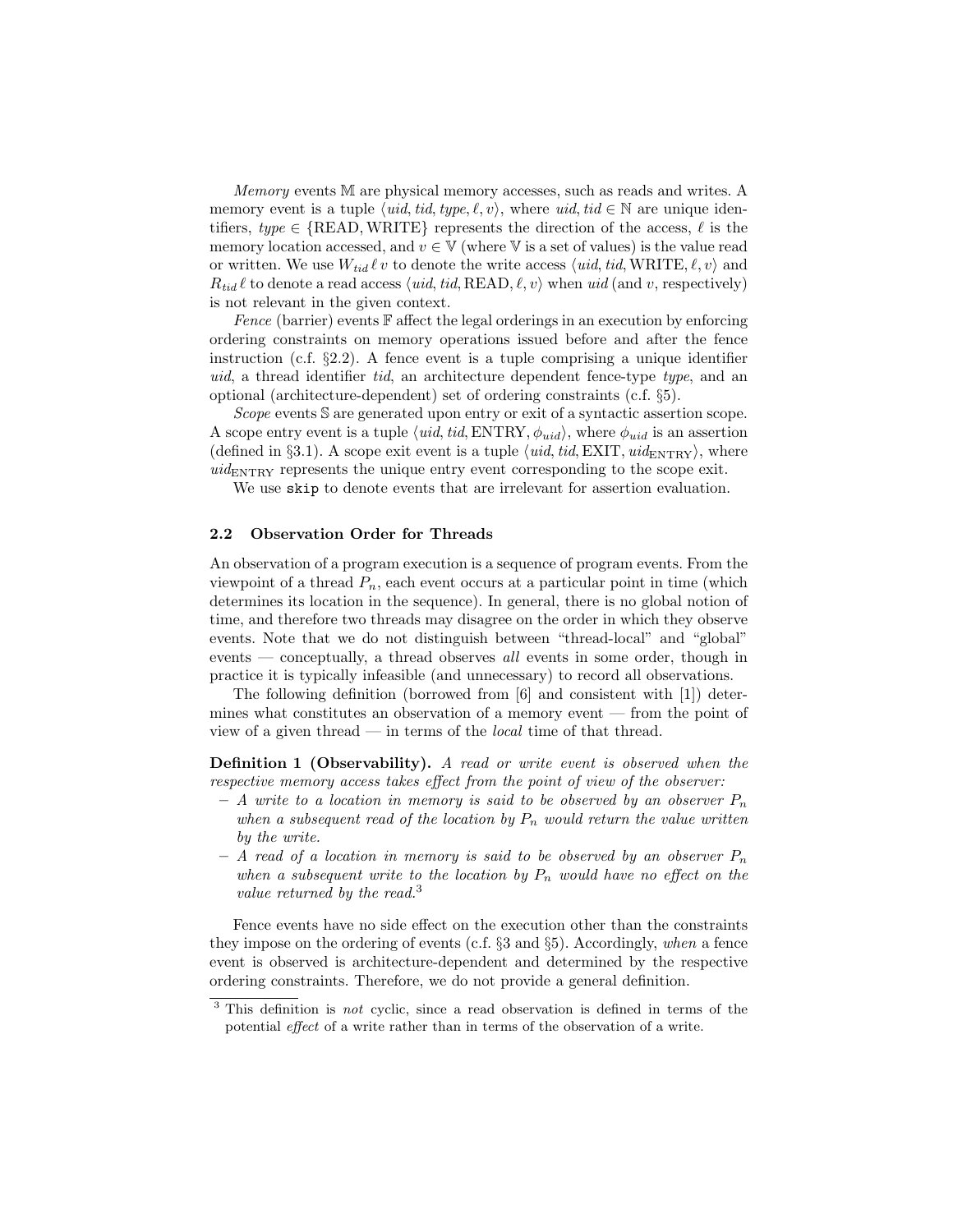Scope events are only visible to the thread which generates them (see §3). Since they are side-effect free, we assume they are observed by  $P_n$  at the point in time when they are generated.

Observations induce a per-thread total order of events, reflecting the order in which they became visible to a particular thread  $P_n$ . We represent this order using an irreflexive transitive relation  $\frac{\partial \text{d}s_n}{\partial x}$  : E × E. For every pair of events  $e_1, e_2$  and thread  $P_n$ , there is a thread-local observation edge  $e_1 \stackrel{\text{obs}_n}{\longrightarrow} e_2$  iff  $e_1$ is before  $e_2$  in this total order, i.e., the thread observes  $e_1$  before  $e_2$ . We use  $e_1 \xrightarrow{\text{obs}_n} e_2$  to abbreviate  $\neg(e_1 \xrightarrow{\text{obs}_n} e_2)$  (which implies  $e_2 \xrightarrow{\text{obs}_n} e_1$  for  $e_1 \neq e_2$ ).

Note that since  $\frac{\text{obs}_n}{\text{S}}$  is irreflexive (i.e.,  $e_i \frac{\text{obs}_n}{\text{S}} e_i$ ) and transitive, cycles are not allowed. Accordingly, executions characterised by a cyclic ordering relation are *infeasible*. While the definition of  $\frac{\partial \text{b} s_n}{\partial x}$  does not impose any further restriction on executions, the program structure imposes certain restrictions as to the order in which events are generated; the thread executing  $x:=y+z$ , for example, has to perform reads from y and z before it can issue a write to x. We refer to these (thread-local) constraints as the *program order*  $\frac{\text{po}_{n}}{\text{ce}}$  : E × E.  $\sqrt{\phi}$  W<sub>1</sub> x 1 $\sqrt{\phi}$  $R_1 x$   $R_1 x$  $p_{\text{o}_i}$   $W_1 y 2$   $\leq_{\text{p}} \text{o}_1$ The program order of a thread  $P_n$  enforces that certain events are observed in a specific order, i.e.,  $e_1 \xrightarrow{p o_n} e_2 \Rightarrow$  $e_1 \xrightarrow{\text{obs}_n} e_2$ . The relation  $\xrightarrow{\text{po}_n}$  corresponds to  $\xrightarrow{\text{po}}$  in [2] and to the *sequenced-before* relation of [4] and is determined by the semantics of the language. The diagram to the right, for instance, shows the program order derived from the code fragment  $x=1$ ;  $y=x+x$  in the C++ language [7].

In addition to the restrictions imposed by the semantics of the programming language, we require that events are not reordered across assertion scope boundaries. For events  $e_{\text{bef}}$  and  $e_{\text{aff}}$  generated by instructions before and after the beginning of a scope, respectively, and the corresponding scope entry event  $e_{\text{entry}}$ , we impose  $e_{\text{bef}} \xrightarrow{\text{p}_{o_n}} e_{\text{entry}} \xrightarrow{\text{p}_{o_n}} e_{\text{aff}}$  (and similarly for the end of the scope). We emphasise that the relation  $\frac{\text{obs}_n}{\text{obs}_n}$  does not impose ordering constraints on other threads, i.e.,  $\frac{\partial \text{bs}_n}{\partial t}$  is *not* global in the sense that  $(\exists n \ldotp e_i \frac{\partial \text{bs}_n}{\partial t} e_j)$  does not imply  $(\forall n \ldotp e_i \xrightarrow{\text{obs}_n} e_j).$ 

The underlying memory model, however, may impose ordering constraints across threads. A common assumption is that the memory model guarantees memory coherence in that for each location, there is a global total order over the writes to that location (c.f. [2]):

$$
\left(\exists n. \langle \text{uid}_1, \text{tid}_1, \text{WRITE}, \ell, v_1 \rangle \xrightarrow{\text{obs}_n} \langle \text{uid}_2, \text{tid}_2, \text{WRITE}, \ell, v_2 \rangle \right) \n\Rightarrow \left( \forall n. \langle \text{uid}_1, \text{tid}_1, \text{WRITE}, \ell, v_1 \rangle \xrightarrow{\text{obs}_n} \langle \text{uid}_2, \text{tid}_2, \text{WRITE}, \ell, v_2 \rangle \right) \tag{1}
$$

Example 1 (Memory Coherence). Fig. 2(a) depicts an execution invalidated by the coherence constraint (1). Threads  $P_1$  and  $P_3$  observe the write events  $W_2 x 1$ and  $W_2 x 2$  in opposite order. By transitivity,  $W_2 x 2 \xrightarrow{\text{obs}_3} W_2 x 1$  follows from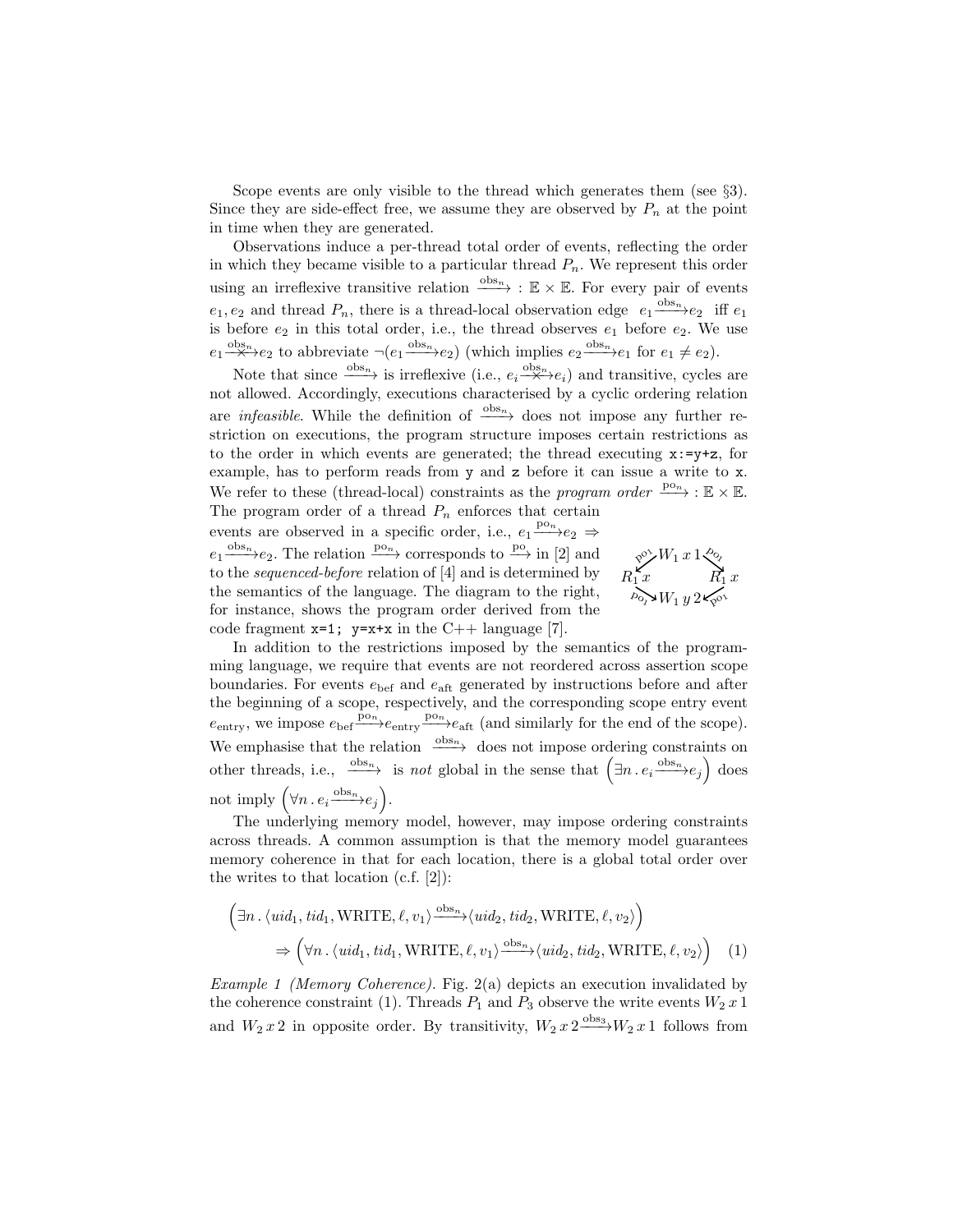

Fig. 2.  $P_1$  and  $P_3$  observing (a) two instances of  $W_2x$  or (b)  $R_2x$  and  $R_2y$ 

 $W_2 x 2 \frac{\text{obs}_3}{R_3 x} \frac{\text{obs}_3}{W_2 x 1}$ . Similarly,  $W_2 x 1 \frac{\text{obs}_1}{W_1 x} \frac{\text{obs}_1}{W_2 x 2}$  implies that  $W_2 x 1 \xrightarrow{\text{obs}_1} W_2 x 2$ , and  $W_2 x 2 \xrightarrow{\text{obs}_1} W_2 x 1$  follows from (1) and  $W_2 x 2 \xrightarrow{\text{obs}_3} W_2 x 1$ . This contradicts  $W_2 x 1 \xrightarrow{\text{obs}_1} W_2 x 2$ .

The coherence constraint (1) also implies that the observation orders for reads of the same location are consistent for all threads. There is, however, no such constraint for write (or read) accesses to different locations. Fig. 2(b), for instance, depicts a valid execution in which the threads  $P_1$  and  $P_3$  observe two subsequent reads from  $x$  and  $y$  in opposite order. We point out that this does not contradict the definition in [2,  $\S 2.4$ ] that "a read is globally performed as soon as it is performed." This apparent discrepancy stems from the fact that [2] defines when read events are performed ("the point when the value of the read is determined"  $[2, \S 2.3]$ ) whereas we define when they are *observed*: it is possible to conceive a cache hierarchy in which thread  $P_n$  has already *observed* a read while thread  $P_m$  may still influence its outcome, i.e., according to Definition 1, a read can be observed before it is actually performed.

# 3 Operational Semantics of Parallel Assertions

Parallel assertions are evaluated over a given thread's observation of the program state and execution history. We provide the syntax and semantics of assertions in §3.1, and subsequently cover executions in §3.2.

#### 3.1 Structural Operational Semantics for Assertions

Each scope event  $e \in \mathbb{S}$  has a unique identifier *uid* and an assertion expression  $\phi_{uid} \in AExpr$ , where  $AExpr$  is the set of all side-effect-free C++ expressions (defined in [7, §A.4]) augmented with a number of operators (described below). Table 1 shows the (simplified) syntax of assertions in  $AExpr$ . We hide the complexity of  $C++$  expressions by omitting details about unary and binary operations (unary-op and infix-op), operator precedence, and type correctness.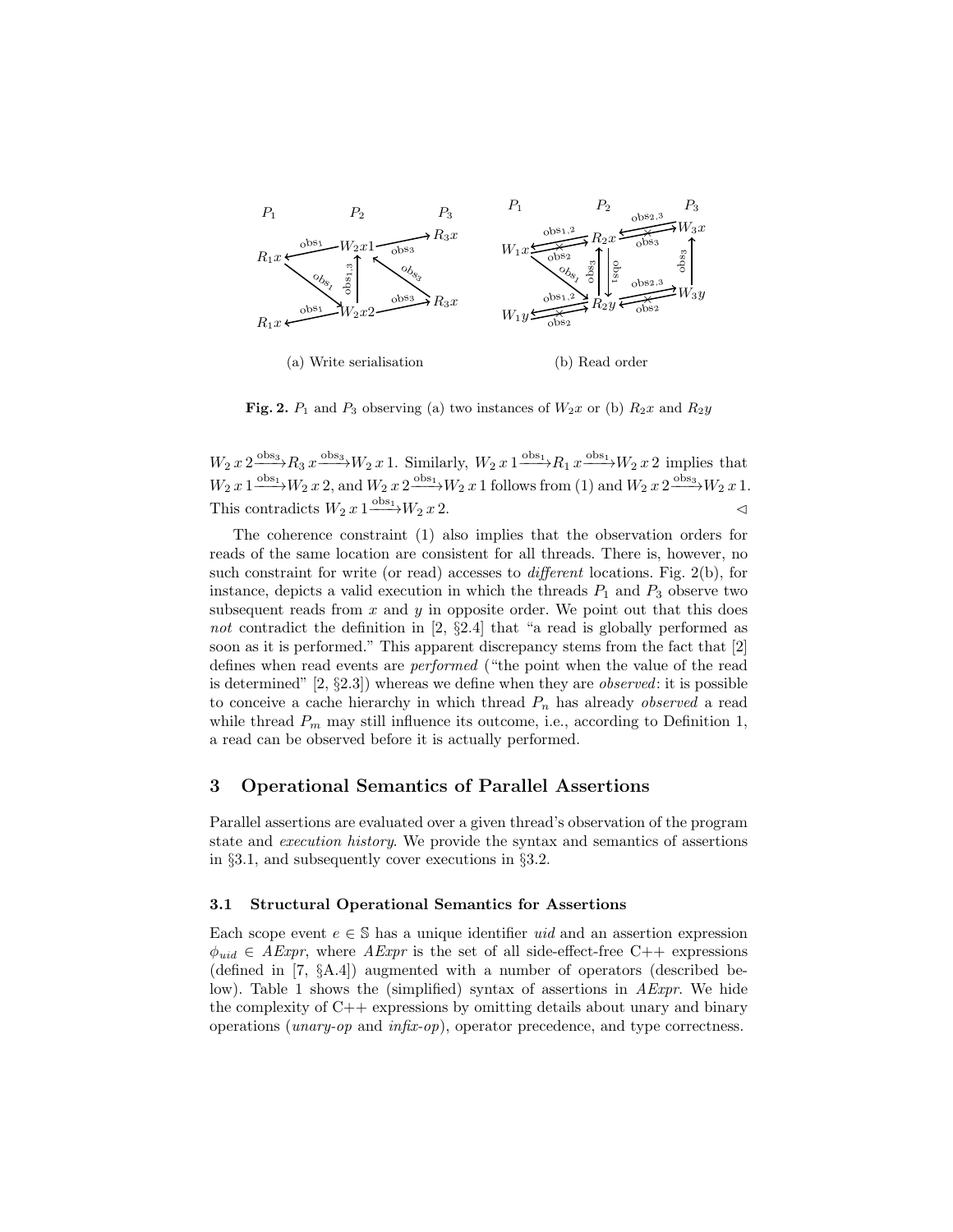$assertion ::= HO (assertion) |$ 

LR  $(lvalue) | LW (lvalue) | RR (lvalue) | RW (lvalue) |$ assertion infix-op asssertion | unary-op assertion | rvalue | lvalue Table 1. Simplified syntax of assertion expressions

In accordance with the C++ standard [7,  $\S3.10$ ], the non-terminal *lvalue* represents an expression that "designates  $[\dots]$  an object," and an *rvalue* is "a value that is not associated with an object." As in §2.1, we use  $v \in V$  to refer to rvalues and  $\ell \in \mathbb{L}$  to refer to lvalues. The access operators LR, LW, RR, and RW in Table 1 take a single lvalue as a parameter and check for the occurrence of a memory access to the respective object (c.f.  $\S1$ ). The operator HO takes an assertion as a parameter and returns a Boolean indicating whether this assertion evaluated to true at some point in the respective scope. The use of these operators is demonstrated in Fig. 1 and [13].

We use *lvalues*( $expr$ )  $\subseteq \mathbb{L}$  to denote the set of memory locations (*lvalues*, respectively) referenced by  $expr \in AExpr$  outside an access operator. The operator lvalues is defined inductively as follows:

- If lvalues( $expr$ ) =  $\mathcal{L}$ , then lvalues(HO( $expr$ )) = lvalues(unary-op  $expr$ ) =  $\mathcal{L}$ .
- Similarly,  $\text{values}(\text{expr}_1 \text{ infix-op} \text{ expr}_2) = \text{values}(\text{expr}_1) \cup \text{values}(\text{expr}_2).$
- If  $expr \in \{LR(\ell), LW(\ell), RR(\ell), RW(\ell)\}, \ell \in \mathbb{L}, \text{ then } values(exp) = \emptyset.$
- Finally,  $\text{values}(\ell) = \{\ell\}$  for  $\ell \in \mathbb{L}$  and  $\text{values}(v) = \emptyset$  for  $v \in \mathbb{V}$ .

Similarly,  $accessops(exp) \subseteq AExpr$  is the set of all sub-expressions of  $expr \in$ AExpr of the form  $LR(\ell), LW(\ell), RR(\ell),$  or  $RW(\ell)$  (where  $\ell \in \mathbb{L}$ ). Intuitively,  $lvalues(exp)$  represents all memory locations whose value is relevant to the evaluation of expr, and accessops(expr) represents all access events in an expression.

An assertion set  $\alpha$  is a set of tagged assertion expressions uid: expr (where  $expr \in AExpr$ . Each set  $\alpha$  can be partitioned into sets  $\alpha|_{uid}$ , which denotes the restriction of  $\alpha$  to elements tagged with *uid*. The set  $\alpha|_{uid}$  itself is inductively defined for each uid as the smallest set satisfying the following rules:

- The assertion  $uid: \phi_{uid}$  as well as its negation  $uid: (\neg \phi_{uid})$  are in  $\alpha|_{uid}$ .
- If  $uid:(\neg expr) \in \alpha|_{uid}$ , then  $uid:expr \in \alpha|_{uid}$ .
- If  $uid:(expr_1 \; hop \; expr_2) \in \alpha|_{uid}$ , then  $uid:expr_1$  and  $uid:expr_2$  are in  $\alpha|_{uid}$ .
- If  $uid:(HO(expr)) \in \alpha|_{uid}$ , then  $uid:expr \in \alpha|_{uid}$

Here,  $expr, expr_1, expr_2 \in AExpr$  and bop represents the Boolean connectives supported by the programming language (e.g.,  $\wedge$  or  $\vee$ ). Intuitively,  $\alpha|_{uid}$  contains the assertion  $\phi_{uid}$  and its negation  $\neg \phi_{uid}$ , as well as all sub-expressions of  $\phi_{uid}$ . A denotes the set of all conceivable assertion sets.

Example 2. The assertion set  $\alpha$  for  $\text{RR}(x)$ || $\text{HO(LW}(x))$  (from Fig. 1) comprises the original assertion as well as the elements  $uid:!(!RR(x)||HO(LW(x))),$  $uid: \text{RR}(x), \text{uid}: \text{RR}(x), \text{uid}: \text{HO}(\text{LW}(x)), \text{ and } \text{uid}: \text{LW}(x).$ 

A state  $\sigma$  is a finite mapping from locations L to values V. S denotes the set of all conceivable states, and  $\sigma[\ell \mapsto v]$  denotes the state that maps  $\ell \in \mathbb{L}$  to  $v \in \mathbb{V}$  and all other locations  $\ell' \neq \ell$  to  $\sigma[\ell']$ . For a given set of locations  $\mathcal{L} \subseteq \mathbb{L}$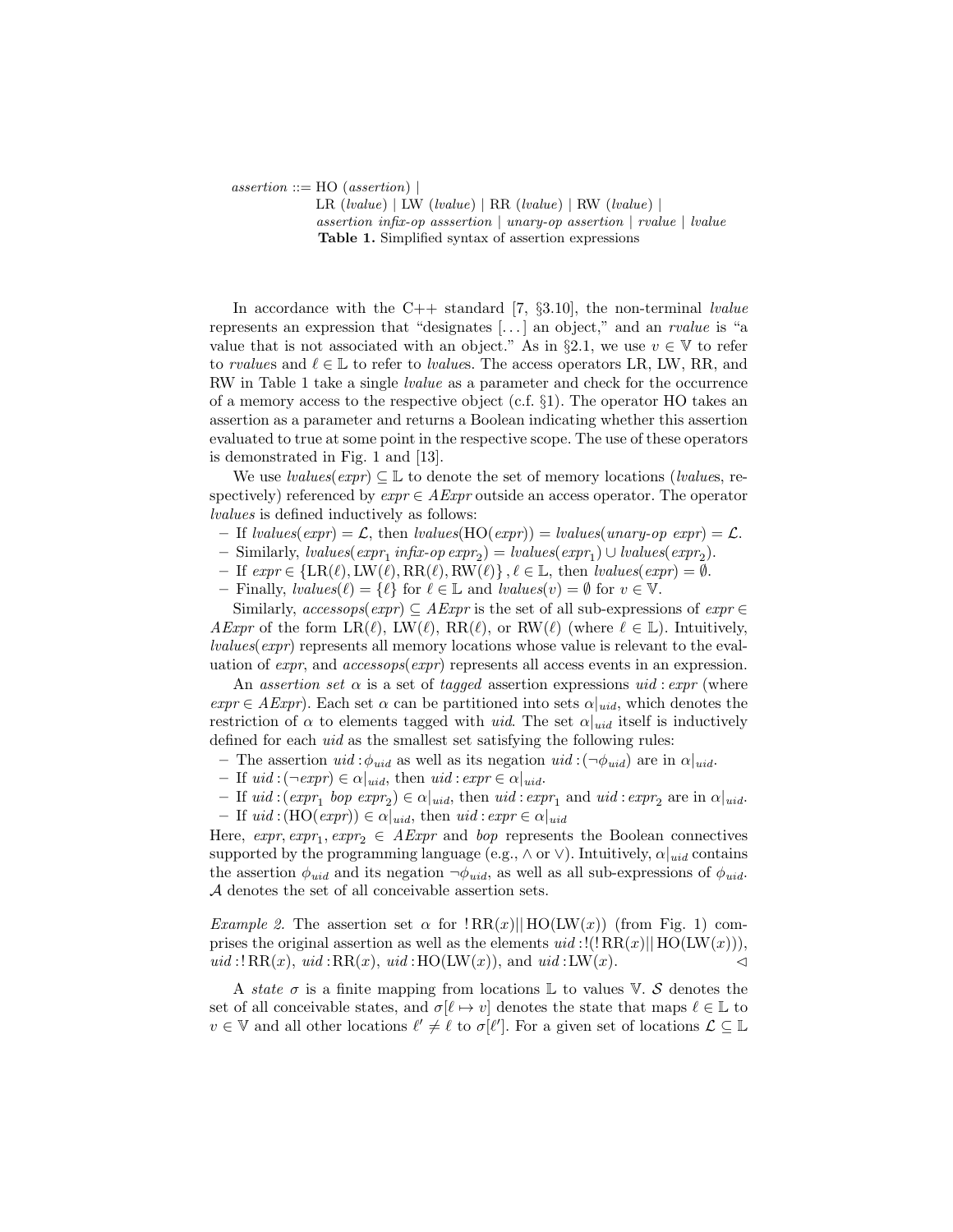the projection  $\sigma|_{\mathcal{L}}$  of  $\sigma$  to  $\mathcal{L}$  is the state that maps locations  $\ell \in \mathcal{L}$  to  $\sigma[\ell]$  and is undefined for all other locations.

A history  $\chi$  is a tuple  $\langle \delta, \theta \rangle^4$  of sets of assertion expressions which represents past evaluations of assertions by recording assertion expressions that evaluate to true at some point during the execution.  $\chi.\delta$  (of type  $AExpr$ ) represents the *immediate* past reflecting only the most recent event.  $\chi.\theta$  is an assertion set representing the distant past, cumulating all tagged assertions that evaluated to true at some point in the past of the current execution trace.  $\mathcal{H}$  denotes the set of all conceivable histories.

A configuration  $\kappa$  is a tuple  $\langle \sigma, \chi, \alpha \rangle$  comprising a state  $\sigma \in \mathcal{S}$ , a history  $\chi \in \mathcal{H}$ , and an assertion set  $\alpha \in \mathcal{A}$ . C denotes the set of all configurations.

Evaluating Assertions. Assertions are evaluated over a given configuration. We introduce a reduction relation  $\rightarrow_a \subseteq \mathcal{C} \times (\mathbb{N} \times A \mathit{Expr}) \times (\mathbb{N} \times A \mathit{Expr})$  for assertions. We use  $(\rightarrow_a)^*$  to denote the reflexive transitive closure of  $\rightarrow_a$ .

- 1. Assertion expressions (or sub-expressions) that do not contain the operators LR, LW, RR, RW, and HO are evaluated over  $\sigma$  according to the semantics of the C++ language. Therefore,  $\langle \sigma, \chi, \alpha \rangle \vdash \textit{uid} : \textit{expr} \rightarrow_a \textit{uid} : v$  if  $\textit{expr}$ evaluates to  $v \in \mathbb{V}$  in state  $\sigma$ .
- 2. Expressions involving the access operators LR, LW, RR, or RW are evaluated according to the immediate history  $\chi.\delta$ :

$$
\frac{\exp r \in \chi.\delta}{\langle \sigma, \chi, \alpha \rangle \vdash \mathit{uid} : \exp r \to_a \mathit{uid} : \mathsf{T}} \quad \mathit{expr} \in \left\{ \begin{array}{l} \text{LR}(\ell), \ \text{LW}(\ell), \\ \text{RR}(\ell), \ \text{RW}(\ell) \end{array} \right\} \tag{2}
$$

and similarly  $\langle \sigma, \chi, \alpha \rangle \vdash \textit{uid} : \textit{expr} \rightarrow_a \textit{uid} : \textsf{F} \textit{if} \textit{expr} \notin \chi \ldotp \delta.$ 

3. The operator HO maps its parameter expr to true if expr evaluates to true in the current configuration, or if expr was true at some point in the past.

$$
\frac{\langle \sigma, \chi, \alpha \rangle \vdash \textit{uid} : \textit{expr} \quad (\rightarrow_a)^* \quad \textit{uid} : \mathsf{T}}{\langle \sigma, \chi, \alpha \rangle \vdash \textit{uid} : \mathsf{HO}(\textit{expr}) \rightarrow_a \textit{uid} : \mathsf{T}}
$$
\n(3)

$$
\frac{\langle \sigma, \chi, \alpha \rangle \vdash uid : expr \quad (\rightarrow_a)^* \quad uid : F}{\langle \sigma, \chi, \alpha \rangle \vdash uid : HO(exp) \rightarrow_a uid : b} \quad b \stackrel{\text{def}}{=} \begin{cases} \top \text{ if } ((uid : expr) \in \chi. \theta) \\ \top \text{ otherwise} \end{cases} \tag{4}
$$

Note that the parameters of HO must not be reduced by  $\rightarrow_a$  or evaluated over  $\sigma$  unless this step yields T. This is necessary to avoid mixing values of  $\sigma$  and values of past states during the evaluation.

*Example 3.* The configuration  $\kappa \stackrel{\text{def}}{=} \langle \sigma, \langle \{LR(x)\}, \{uid : LW(x)\} \rangle, \alpha \rangle$  (with  $\alpha$  as in Example 2) reflects a recent read access as well as a previous write access to x by the asserting thread. Thus,  $\rightarrow_a$  yields T for HO(LW(x)) (by rule 4, since  $\kappa \vdash \textit{uid} : LW(x) \rightarrow_a \textit{uid} : \textsf{F} \text{ and } \textit{uid} : LW(x) \in \chi \theta)$  and !F for ! RR(x) (since  $RR(x) \notin \chi \delta$ . The assertion  $RR(x)||HO(LW(x))$  does not fail at this point.  $\triangleleft$ 

<sup>&</sup>lt;sup>4</sup> Our notation is inspired by the Dirac delta function  $\delta$  and the Heaviside function  $\theta$ .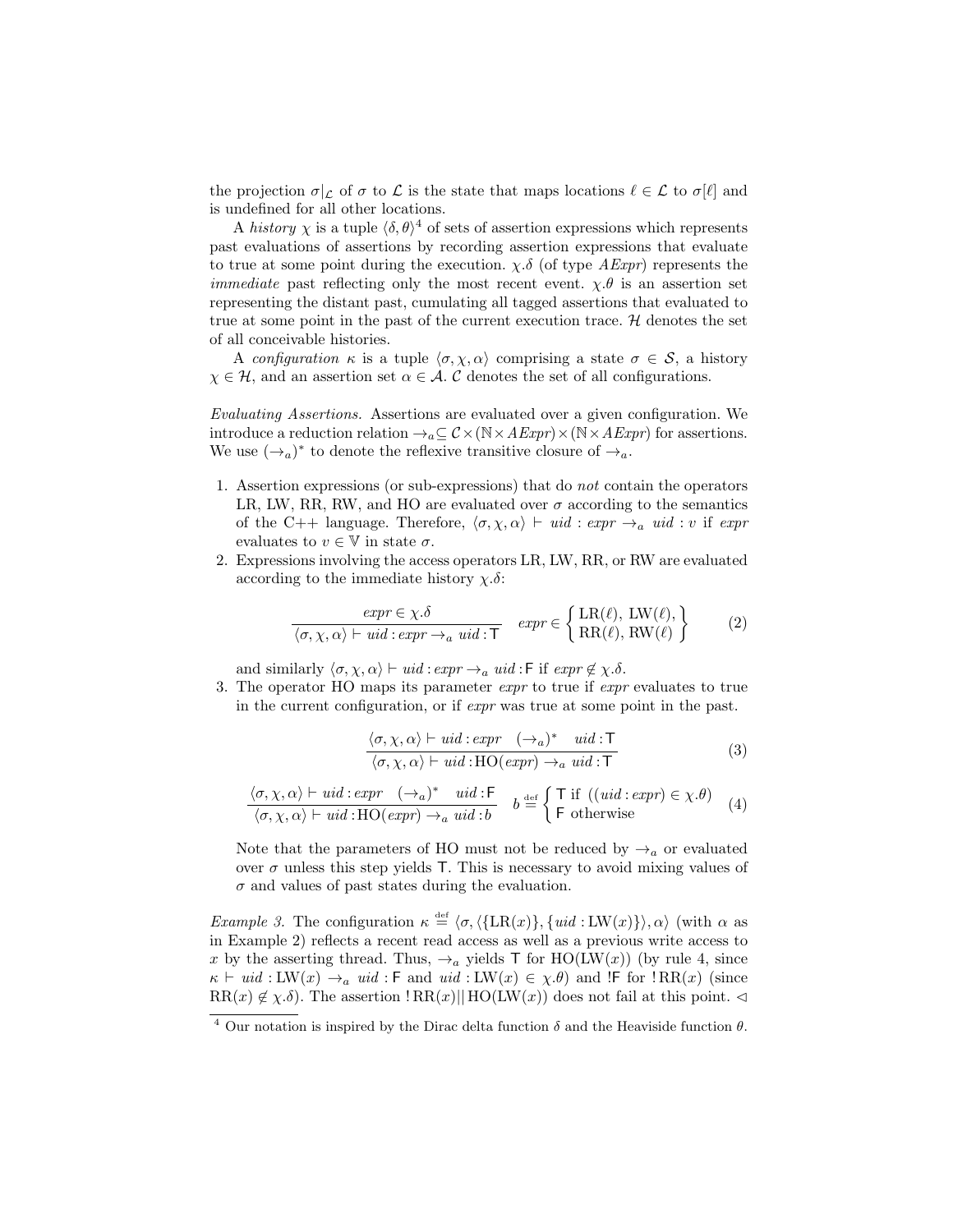$$
\overline{\langle (W_{tid}\ell v) :: ex, \langle \sigma, \chi, \alpha \rangle \rangle \to \langle ex, \langle \sigma[\ell \mapsto v], \langle \{LW(\ell)\}, \chi'.\theta \rangle, \alpha \rangle \rangle} \quad tid = n \quad (6)
$$

$$
\overline{\langle (R_{tid}\ell) :: ex, \langle \sigma, \chi, \alpha \rangle \rangle \to \langle ex, \langle \sigma, \langle \{LR(\ell)\}, \chi', \theta \rangle, \alpha \rangle \rangle} \quad tid = n \tag{7}
$$

$$
\overline{\langle (W_{tid}\ell v) :: ex, \langle \sigma, \chi, \alpha \rangle \rangle \to \langle ex, \langle \sigma[\ell \mapsto v], \langle \{\text{RW}(\ell)\}, \chi'.\theta \rangle, \alpha \rangle \rangle} \quad \text{tid} \neq n \quad (8)
$$

$$
\overline{\langle (R_{tid}\ell) :: ex, \langle \sigma, \chi, \alpha \rangle \rangle \to \langle ex, \langle \sigma, \langle \{RR(\ell)\}, \chi', \theta \rangle, \alpha \rangle \rangle} \quad tid \neq n
$$
 (9)

Fig. 3. Reduction rules for read and write accesses

#### 3.2 Operational Semantics for Events

Given a set of events  $\mathbb{E}$ , its Kleene closure  $\mathbb{E}^*$  is the set of all sequences of events in  $\mathbb{E}$ , including the empty sequence  $\epsilon$ . We use the ML-like notation :: for sequence concatenation. An execution of a thread with  $tid = n$  is a sequence  $ex \in \mathbb{E}^*$  of events such that for every sub-sequence  $e_i$ :  $e_{i+1}$  of  $ex$  we have  $e_i \frac{\text{obs}_n}{e_{i+1}}$ . The semantics of an execution is determined by the (reflexive) reduction relation  $\rightarrow \subseteq (\mathbb{E}^* \times C) \times (\mathbb{E}^* \times C)$  which characterises the impact of events on configurations. In the following, we define this reduction relation  $\rightarrow$  based on  $\rightarrow$ <sub>a</sub>.

A common side effect of all events is the modification of the history. Let  $\langle \sigma, \chi, \alpha \rangle$  be the current configuration and let  $\chi$  and  $\chi'$  denote the history before and after an event, respectively. For all events,  $\chi' \cdot \theta$  is  $\chi \cdot \theta$  augmented with all assertion expressions in  $\alpha$  that evaluate to true in the previous configuration:

$$
\chi'.\theta \stackrel{\text{def}}{=} \chi.\theta \cup \{ (uid : expr) \in \alpha \mid \langle \sigma, \chi, \alpha \rangle \vdash (uid : expr) \; (\rightarrow_a)^* \;uid : \mathsf{T} \} \tag{5}
$$

The reduction rules presented in the following refer to  $\chi'$ .  $\theta$  as defined in (5). From now on, we use  $n$  to denote the identifier of the current (asserting) thread.

- 1. Fig. 3 shows the reduction rules for memory events. We distinguish between events generated by thread n and events generated by other threads in order to determine their effect on the immediate past  $\chi.\delta$ .
- 2. Fig. 4 shows the reduction rules for scope events. Upon entry of a scope, the respective assertion is added to the assertion set. Note that Rule (11) does not allow us to exit a scope if the corresponding assertion (identified by  $eid$ ) failed. Finally, a thread only observes the scope events generated by itself.
- 3. Skip and fence events modify the history in accordance with (5). In addition, the memory model (see §5) may impose ordering constraints on fence events.

$$
\langle e_i :: ex, \langle \sigma, \chi, \alpha \rangle \rangle \to \langle ex, \langle \sigma, \langle \emptyset, \chi', \theta \rangle, \alpha \rangle \rangle \quad e_i \in (\mathbb{F} \cup \{ \text{skip} \}) \tag{12}
$$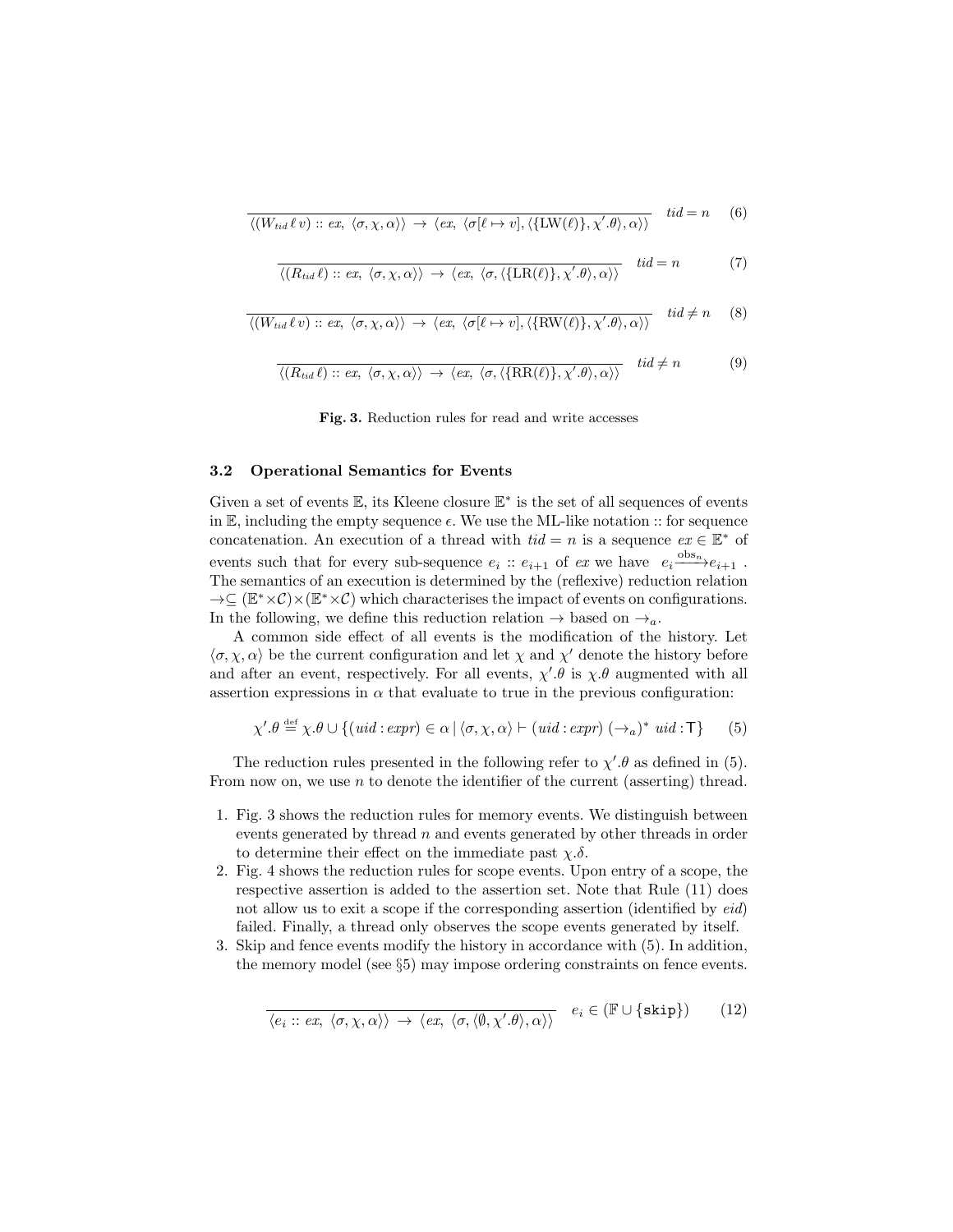$$
\overline{\langle \langle \text{uid}, \text{tid}, \text{ENTRY}, \phi_{\text{uid}} \rangle : \text{ex}, \langle \sigma, \chi, \alpha \rangle \rangle \rightarrow \langle \text{ex}, \langle \sigma, \langle \emptyset, \chi', \theta \rangle, \alpha \cup \alpha |_{\text{uid}} \rangle \rangle} \quad \text{tid} = n
$$
\n
$$
(10)
$$

$$
\frac{(eid: \neg \phi_{eid}) \notin \chi.\theta \land \langle \sigma, \chi, \alpha \rangle \vdash eid : \phi_{eid} (\rightarrow a)^* \text{ } eid : \mathsf{T}}{\langle \langle \text{ }uid, \text{ } tid, \text{ EXIT}, \text{ } eid \rangle \colon : ex, \langle \sigma, \chi, \alpha \rangle \rangle \rightarrow \langle ex, \langle \sigma, \langle \emptyset, \chi'.\theta \rangle, \alpha \setminus \alpha |_{eid} \rangle \rangle} \quad \text{ } tid = n \quad (11)
$$

#### Fig. 4. Reduction rules for scope events

Assertion Failures. In case of a failure of an active assertion  $\phi_{uid}$ , the configuration can be reduced to a (canonical) error configuration error. We allow this rule to be applied non-deterministically at any point after an assertion failure (but at latest upon exit of the corresponding scope, see Rule (11)). This leaves some freedom for the implementation as to when a failed assertion is reported.

$$
\frac{(uid: \neg \phi_{uid}) \in \chi.\theta \lor (uid: \phi_{uid}) \in \alpha \land \kappa \vdash (uid: \phi_{uid}) \left(\rightarrow_a\right)^* (uid: \mathsf{F})}{\langle ex, \kappa \rangle \rightarrow \text{error}} \tag{13}
$$

*Example 4.* Consider an execution  $W_n x 1 :: R_{tid} x$  (where  $tid \neq n$ ) starting in the configuration  $\kappa \stackrel{\text{def}}{=} \langle \sigma, \langle \{LR(x)\}, \{uid : LW(x)\}\rangle, \alpha \rangle$  introduced in Example 3. By rule 6, we derive  $\langle R_{tid} x, \langle \sigma[x \mapsto 1], \langle \{LW(x)\}, \{uid : LW(x)\}, \alpha \rangle \rangle$  from  $\langle W_n x 1 : R_{tid} x, \kappa \rangle$ . Note that  $uid:LR(x)$  is not added to  $\chi' \theta$  by rule 5, since it is not an element of the assertion set  $\alpha$ .

### 4 Optimisations

In this section, we formally prove that only a fraction of the events in an execution is necessary to evaluate an assertion. Since logging information can be expensive, there is a significant optimisation opportunity in filtering the executions before they are evaluated. In particular, this means that throughout a scope we can dismiss the events that are irrelevant to the corresponding assertion, as long as assertion failures are preserved:

**Definition 2.** Let  $ex_1, ex_2 \in \mathbb{E}^*$  be two executions delimited by a scope with assertion  $\phi_{\text{uid}}$  that contains no other scope events. Then,  $\exp$  and  $\exp$  are parallel assertion equivalent with respect to  $\phi_{\text{uid}}$  iff in all configurations  $\langle \sigma, \chi, \alpha |_{\text{uid}} \rangle$  it holds that  $(\langle ex_1, \langle \sigma, \chi, \alpha |_{\text{uid}} \rangle \rangle (\rightarrow)^* \text{error}) \Leftrightarrow (\langle ex_2, \langle \sigma, \chi, \alpha |_{\text{uid}} \rangle \rangle (\rightarrow)^* \text{error}).$ 

Nested Assertion Scopes. For the purpose of checking whether a specific assertion  $\phi_{uid}$  is violated by an execution, we can treat other scope events similar to skip. Scope events occurring in threads other than the current one have no impact on the evaluation of  $\phi_{uid}$  (c.f. Rules 10, 11). A nested scope event only affects the execution if its respective assertion fails. Therefore, it is legal to process assertion scopes independently as long as we report the first assertion that fails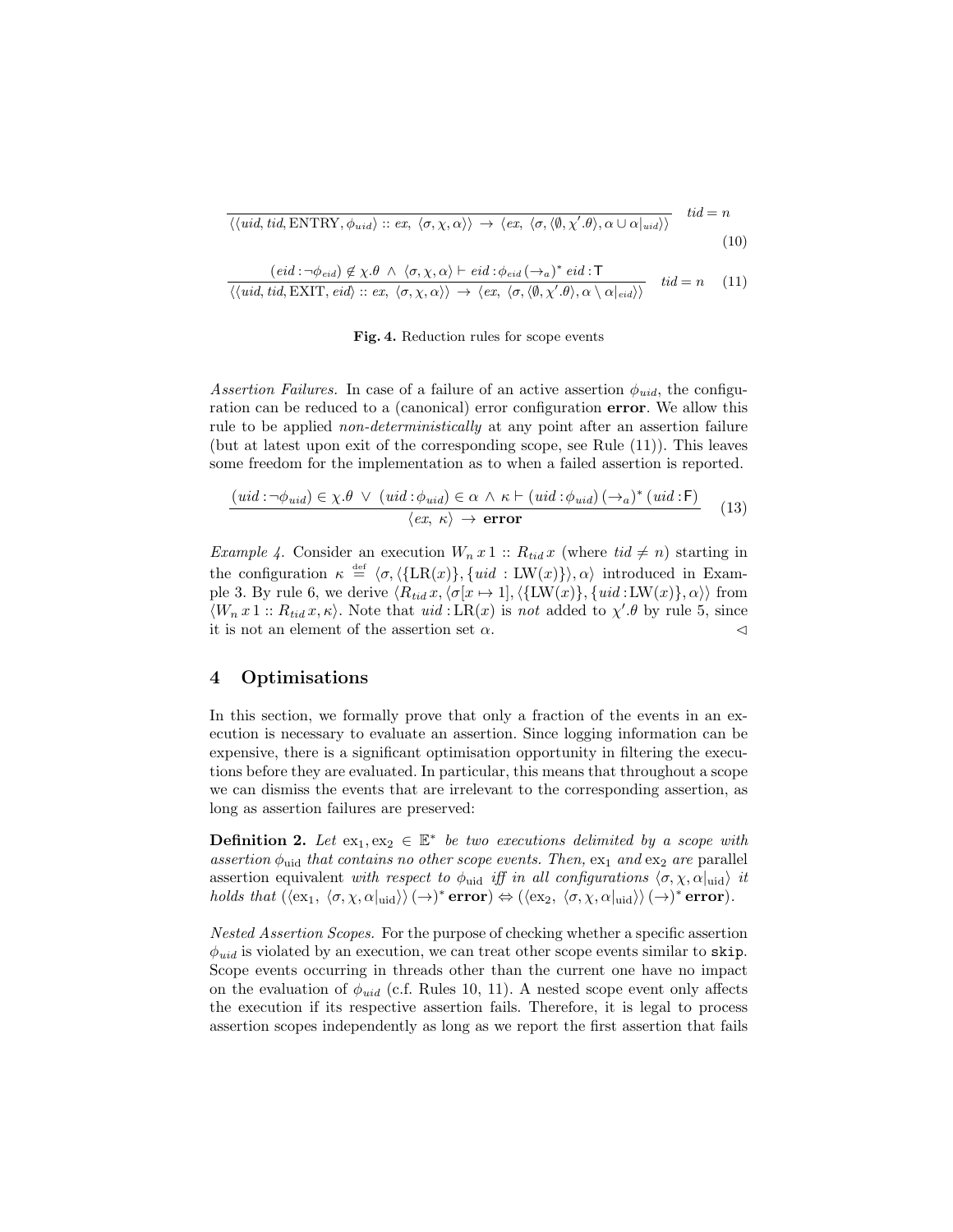(upon exit of the corresponding scope). This allows us to define parallel assertion equivalence (Definition 2) with respect to a single parallel assertion.

In the following, we formally define the projection of configurations and executions to a given assertion and prove that projection preserves assertion failures.

**Definition 3.** We define the projection of a configuration  $\langle \sigma, \chi, \alpha \rangle$  to a given assertion  $\phi_{\text{uid}}$  as  $\langle \sigma, \chi, \alpha \rangle|_{\phi_{\text{uid}}} \stackrel{\text{def}}{=} \langle \sigma |_{\text{lvalues}(\phi_{\text{uid}})}, \langle \chi \delta \cap \text{accessops}(\phi_{\text{uid}}), \chi \theta \rangle, \alpha \rangle.$ 

**Theorem 1.** Projecting a configuration  $\langle \sigma, \chi, \alpha \rangle$  to an assertion  $\phi_{\text{uid}}$  has no impact on the evaluation of  $\phi_{\text{uid}}$ :

> $\forall \kappa \in C$ .  $\forall \text{expr}_1 \in \alpha | \text{uid}, \text{expr}_2 \in \text{AExpr}.$  $(\kappa \vdash \mathrm{expr}_1 \; (\rightarrow_a)^* \; \mathrm{expr}_2) \Leftrightarrow (\kappa |_{\phi_{\mathrm{uid}}} \vdash \mathrm{expr}_1 \; (\rightarrow_a)^* \; \mathrm{expr}_2)$

Proof: By induction on the structure and height of derivations generated by the reduction rules in §3.1.

**Definition 4.** The projection of an execution  $ex \in \mathbb{E}^*$  to an assertion  $\phi_{\text{uid}}$  is defined inductively by  $\epsilon|_{\phi_{\text{uid}}} \stackrel{\text{def}}{=} \epsilon$  and  $(e:: \text{ex})|_{\phi_{\text{uid}}} \stackrel{\text{def}}{=} e|_{\phi_{\text{uid}}} :: (\text{ex}|_{\phi_{\text{uid}}}),$  where

$$
e\vert_{\phi_{\text{uid}}}\stackrel{\text{def}}{=}\left\{\begin{array}{c} \qquad if \ (\textit{e}=\textit{W}_{\text{tid}}\,\ell\,\upsilon)\wedge\\[1mm] \qquad \qquad \begin{pmatrix} (\ell\in\textit{lvalues}(\phi_{\text{uid}})) & \vee\\[1mm] (\textit{tid}=\textit{n}\wedge\textit{LW}(\ell)\in\textit{accessops}(\phi_{\text{uid}}))\vee\\[1mm] \qquad \qquad \begin{pmatrix} (\textit{tid}\neq\textit{n}\wedge\textit{RW}(\ell)\in\textit{accessops}(\phi_{\text{uid}}))\\[1mm] \qquad \qquad \textit{or}\ (\textit{e}=\textit{R}_{\textit{tid}}\,\ell\,\upsilon)\wedge\\[1mm] \qquad \qquad \begin{pmatrix} (\textit{tid}=\textit{n}\wedge\textit{LR}(\ell)\in\textit{accessops}(\phi_{\text{uid}}))\vee\\[1mm] (\textit{tid}\neq\textit{n}\wedge\textit{RR}(\ell)\in\textit{accessops}(\phi_{\text{uid}})) \end{pmatrix} \end{array}\right\}
$$

**Theorem 2.** Let  $ex \in \mathbb{E}^*$  be an execution that is delimited by a scope associated with  $\phi_{\text{uid}}$  and does not contain any other assertion scopes. Then ex and  $\exp[\phi_{\text{uid}}]$ are parallel assertion equivalent with respect to the assertion  $\phi_{\text{uid}}$ .

The proof of Theorem 2, led by induction over the length of ex, shows that events can be treated as skip as long they have no impact on the evaluation of  $\phi_{uid}$  (in accordance with Theorem 1).

Theorems 1 and 2 enable the following optimisation. For each scope instance, no events need to be logged before its respective entry event. Upon reaching a scope entry event with assertion  $\phi_{uid}$ , our implementation records only the relevant fraction  $\sigma|_{\phi_{uid}}$  of the state. After that, it is sufficient to log all events  $e|_{\phi_{uid}}$  (in observation order) until the corresponding scope exit event is reached.

Relaxed Order Observations. Under certain conditions it is sufficient to approximate the observation order  $\frac{\partial \mathbf{S}_{n}}{\partial \mathbf{S}_{n}}$  by a partial order. In particular, we show that for a certain class of assertions all that matters is the order of events with respect to the scope events S.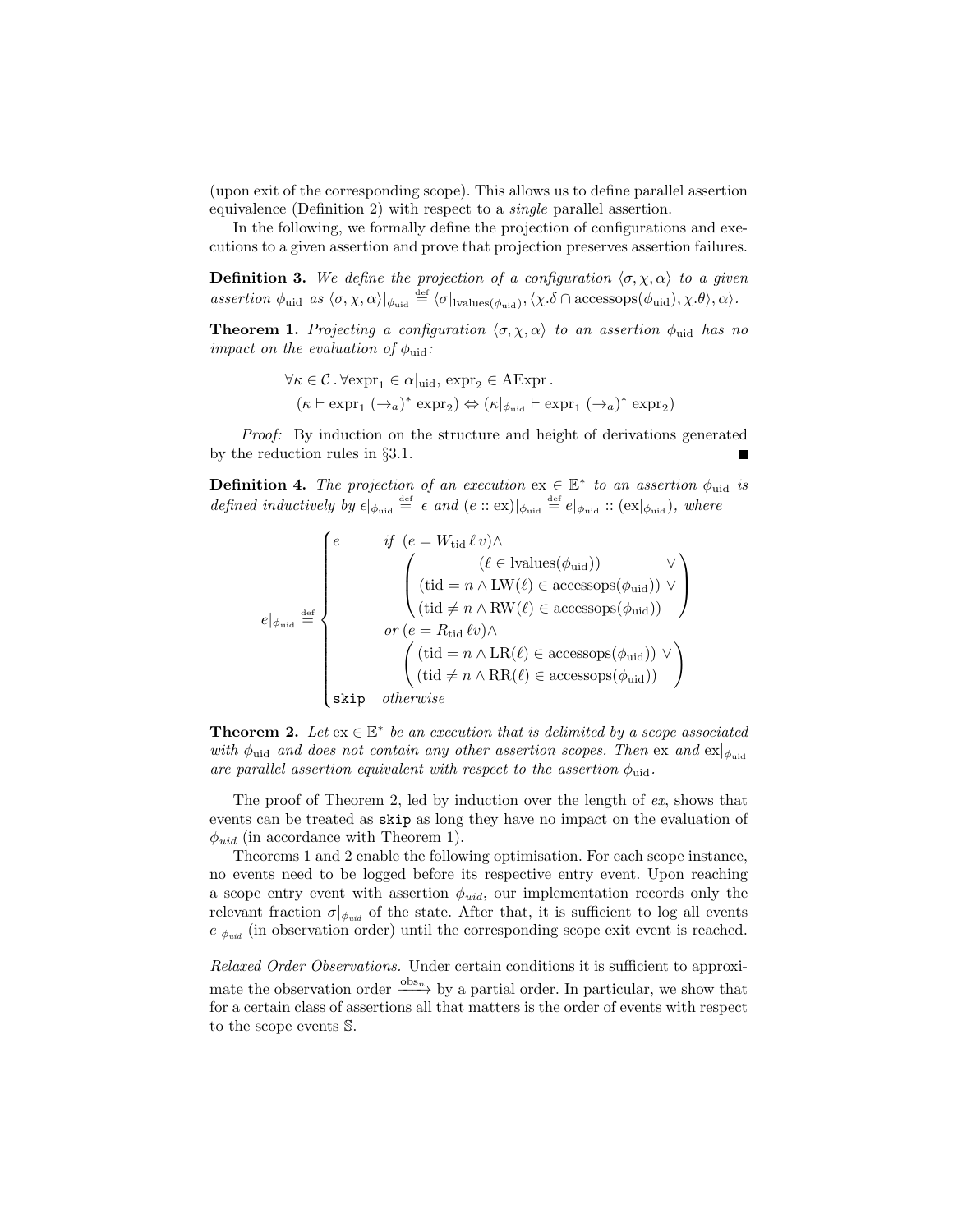**Theorem 3.** Let ex be an execution that is delimited by a scope associated with  $\phi_{\text{uid}}$  and does not contain any other assertion scopes, and let  $\pi(\text{ex})$  be an arbitrary permutation of ex. If one of the following conditions holds for  $\phi_{\text{uid}}$ , then ex and  $\pi$ (ex) are parallel assertion equivalent with respect to  $\phi_{\text{uid}}$ :

- i  $\phi_{\text{uid}}$  does not contain the operator HO and lvalues( $\phi_{\text{uid}}$ ) =  $\emptyset$ .
- ii  $\phi_{\text{uid}}$  does not contain the operator HO, lvalues( $\phi_{\text{uid}}$ ) = { $\ell$ } (for some  $\ell \in \mathbb{L}$ ), and accessops $(\phi_{\text{uid}}) = \emptyset$ .

Proof: We prove that the order of the sequence is irrelevant by showing that the following logical equivalence holds:

$$
(\langle ex, \langle \sigma, \chi, \alpha |_{uid} \rangle) (\rightarrow)^* \text{error}) \Leftrightarrow
$$
  

$$
\exists e \in ex. \forall \langle \sigma', \chi', \alpha |_{uid} \rangle. \langle e :: \epsilon, \langle \sigma', \chi', \alpha |_{uid} \rangle \rangle (\rightarrow)^* \text{error}
$$

Note that the implication holds trivially in one direction  $(\Leftarrow)$ . For the other direction, we need to show that  $\phi_{uid}$  does not depend on the configuration before the execution of  $e \in ex$ . Let  $\langle \sigma'', \chi'', \alpha |_{uid} \rangle$  be the configuration after the execution of e. By Theorem 1 we have  $\langle \sigma'', \chi'', \alpha|_{uid} \rangle (\rightarrow_a)^*$  error if  $\langle \sigma'', \chi'', \alpha |_{uid} \rangle |_{\phi_{uid}} (\rightarrow_a)^*$  error. In case (i), the domain of  $\sigma |_{\phi_{uid}}$  is empty and  $\phi_{uid}$  refers only to  $\chi''$ .δ. In case (ii),  $\sigma|_{\phi_{uid}}$  is only defined for  $\ell$ , and  $\chi''$ .δ  $accessops(\phi_{uid}) = \emptyset$ . Accordingly,  $\phi_{uid}$  depends on only a single item in the configuration, which can only be updated atomically by the events in ex. г

The conditions for  $\phi_{uid}$  in Theorem 3 are not tight. Other criteria (based on partial order reduction, for instance) may allow for more aggressive optimisations. Note that in the most extreme case — if we can establish statically that the assertion holds  $-$  it is not necessary to log any events at all. In general, an approach based in this insight is obviously impractical. However, since observing events and orderings between events is expensive, an improved relaxation function which limits the number of required observations can significantly reduce the work required by the checker.

### 5 Memory Models and Fences

On a platform that guarantees sequential consistency (SC) the operations of each individual thread are globally observed in a sequential order consistent with the program order. For performance reasons, modern processors do not provide such a guarantee. They do, however, provide fence instructions, which enable the programmer (or compiler) to enforce a global ordering between events.

Different platforms provide different types of fences, and their semantics depends on the specific architecture (c.f.  $[2, 6]$ ). In general, we distinguish between non-cumulative and cumulative fences. Intuitively, non-cumulative fences prevent thread-local reordering of events across the fence event. Cumulative barriers also affect the order of events of other threads (e.g., by flushing store buffers or caches). One non-cumulative fence operations is mfence on Intel processors: it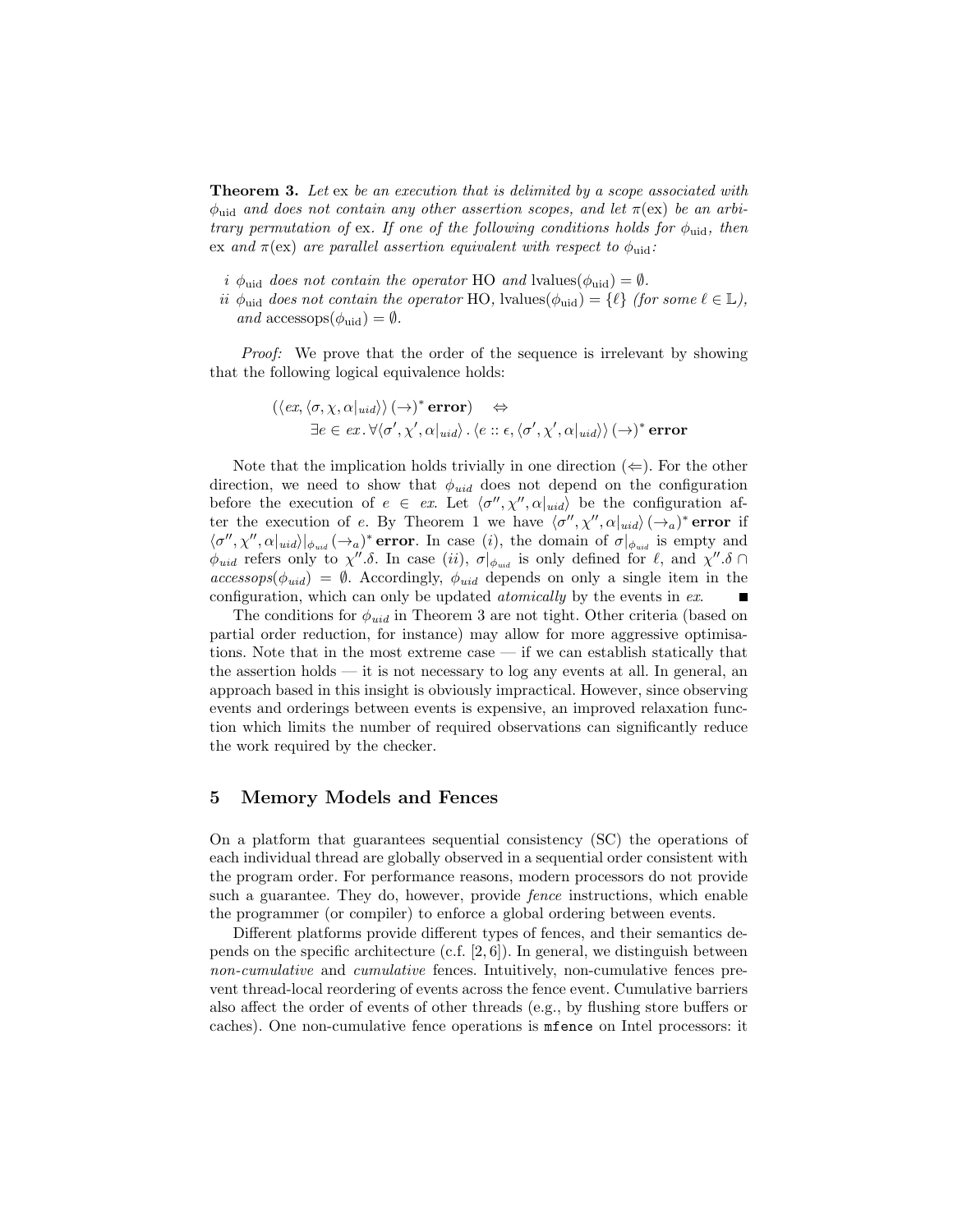"guarantees that every load and store instruction that precedes in program order the mfence instruction is globally visible before any load or store instruction that follows the **mfence** instruction is globally visible." [1, pg.  $4-23$ ]<sup>5</sup>

Formally, two memory events  $e_1, e_2 \in \mathbb{M}$  occurring before and after an mitence event in program order, respectively, will be observed in this order by all threads:

$$
\exists n. \left( e_1 \xrightarrow{\text{po}_n} \text{mfence} \xrightarrow{\text{po}_n} e_2 \right) \Rightarrow \forall n. e_1 \xrightarrow{\text{obs}_n} e_2 \tag{14}
$$

The hwsync instruction of the Power architecture provides a similar guarantee, but is also cumulative in the sense that it separates the memory events observed by the thread before and after executing hwsync.

Example 5. The assertion in the program in Fig. 5 holds on any platform that guarantees sequential consistency, but may fail on a platform that permits reordering of write events (as shown in the diagram in Fig. 5). A fence between the events  $W_1 x 1$  and  $W_1 y 1$  (indicated by a dashed arrow) rules out the failing execution and restores sequential consistency for this program.  $\triangleleft$ 

The side effect described in Example 5 is not always desirable. If the fence instruction is part of the instrumentation code required to log the write events, then this modification effectively eliminates an erroneous execution. Logging mechanisms requiring stronger guarantees (as provided by the atomic compareand-swap instruction lock cmpxchg on Intel architectures, for instance, which is frequently used to implement locks) exacerbate the probe effect.

A complete formalisation of fences exceeds the scope of our paper; we refer the reader to [2] instead. The following section presents our implementation, which makes use of fences, and discusses their side effects.

### 6 Implementation

We implemented a runtime checker for parallel assertions called PASSERT [12] as an extension of the LLVM compiler [9]. During compilation, passert instruments read and write accesses in a program annotated with assertions with calls to logging functions. The log is then analysed for assertion violations by a checker (either during or after the execution).

The instrumentation results in a number of side effects. Firstly, logging events takes time, and hence changes the timing behaviour of the program under test. More subtly, the instrumentation adds locks and fences which may rule out executions that are otherwise legal the underlying memory model. In the following, we discuss two key optimisations that dramatically reduced these effects based on the results from §4.

Filtering Optimisation. To counteract the probe effect, we implemented an event filter that conservatively approximates the set of events required by Theorem 2.

Firstly, we use an alias analysis to narrow down which memory locations may affect the evaluation of an assertion, which significantly reduces the number of

<sup>&</sup>lt;sup>5</sup> The concept of global visibility coincides with our notion of observability.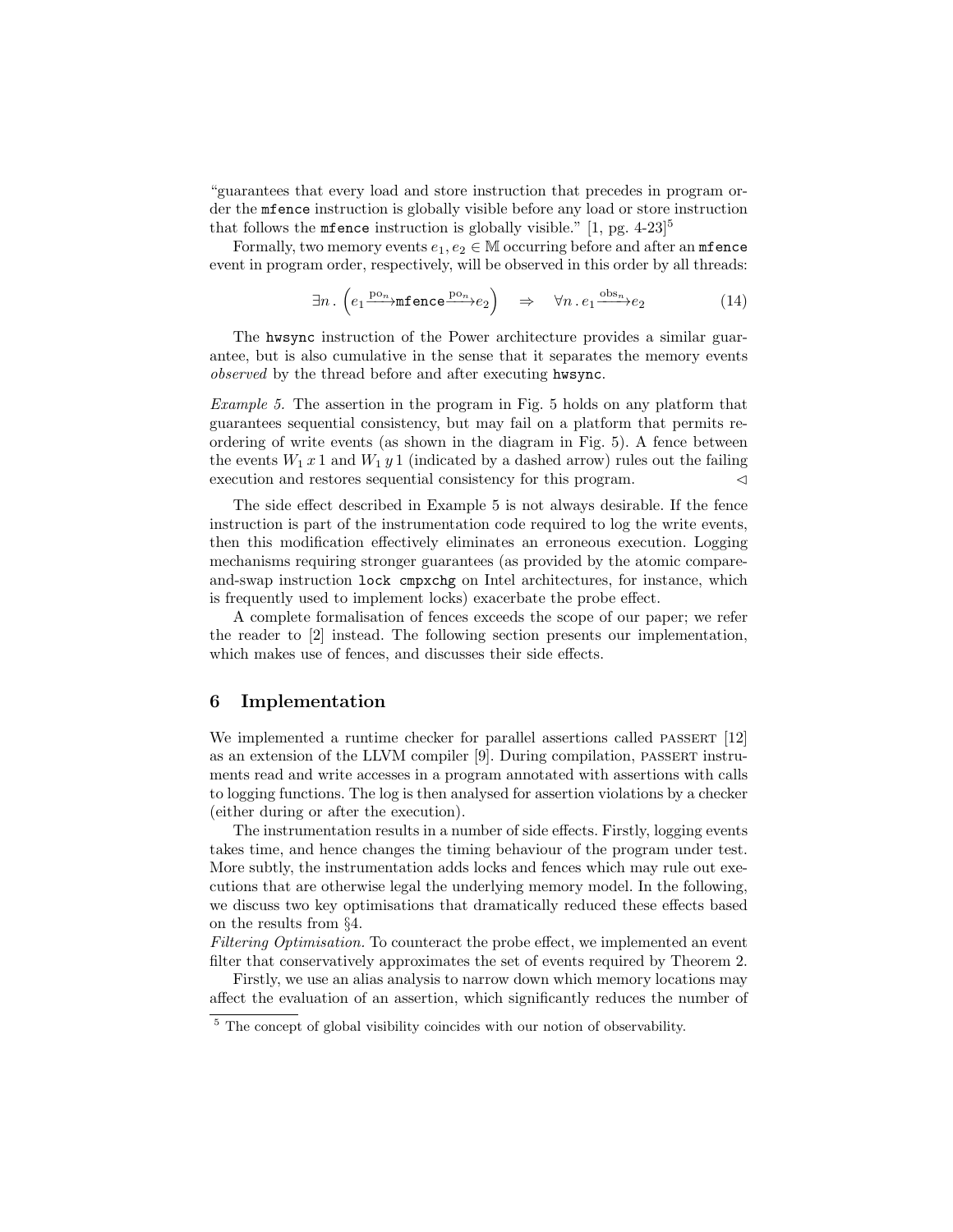

Fig. 5. Restoring sequential consistency using fences  $(x \text{ and } y \text{ are initially } 0)$ 



Fig. 6. Runtime overhead for PARSEC benchmarks

instructions that need to be instrumented and therefore eliminates the associated side effect. Secondly, we use dynamic filtering to determine at runtime which locations are not referenced by any live assertions, and hence need not be logged. This further reduces – but does not entirely eliminate – the probe effect.

Filtering effectively enables runtime checking. Before this optimisation, most instrumented programs simply ran out of memory, while all our benchmarks completed successfully after filtering.

Time-stamping Mechanisms. Assertion evaluation requires recording the timing of remote events relative to the asserting thread. For events generated by different threads this requires a certain amount of synchronisation. Our implementation uses a global time-stamp for this purpose.

A time-stamping mechanism must correctly associate events with timestamps reflecting the observation order. In a weak memory model, this may need to be enforced through the use of locks and memory fences. Consequently, stronger ordering requirements exacerbate the probe effect, which in turn may rule out otherwise legal executions. In Fig. 5, for example, a time-stamping mechanism inserting a fence between  $W_1 x 1$  and  $W_1 y 1$  effectively prevents reordering of these events, thus hiding the bug (as explained in Example 5).

By Theorem 3, the order of events within a scope can be safely ignored in certain cases (such as the program in Example 5). Our experience suggests that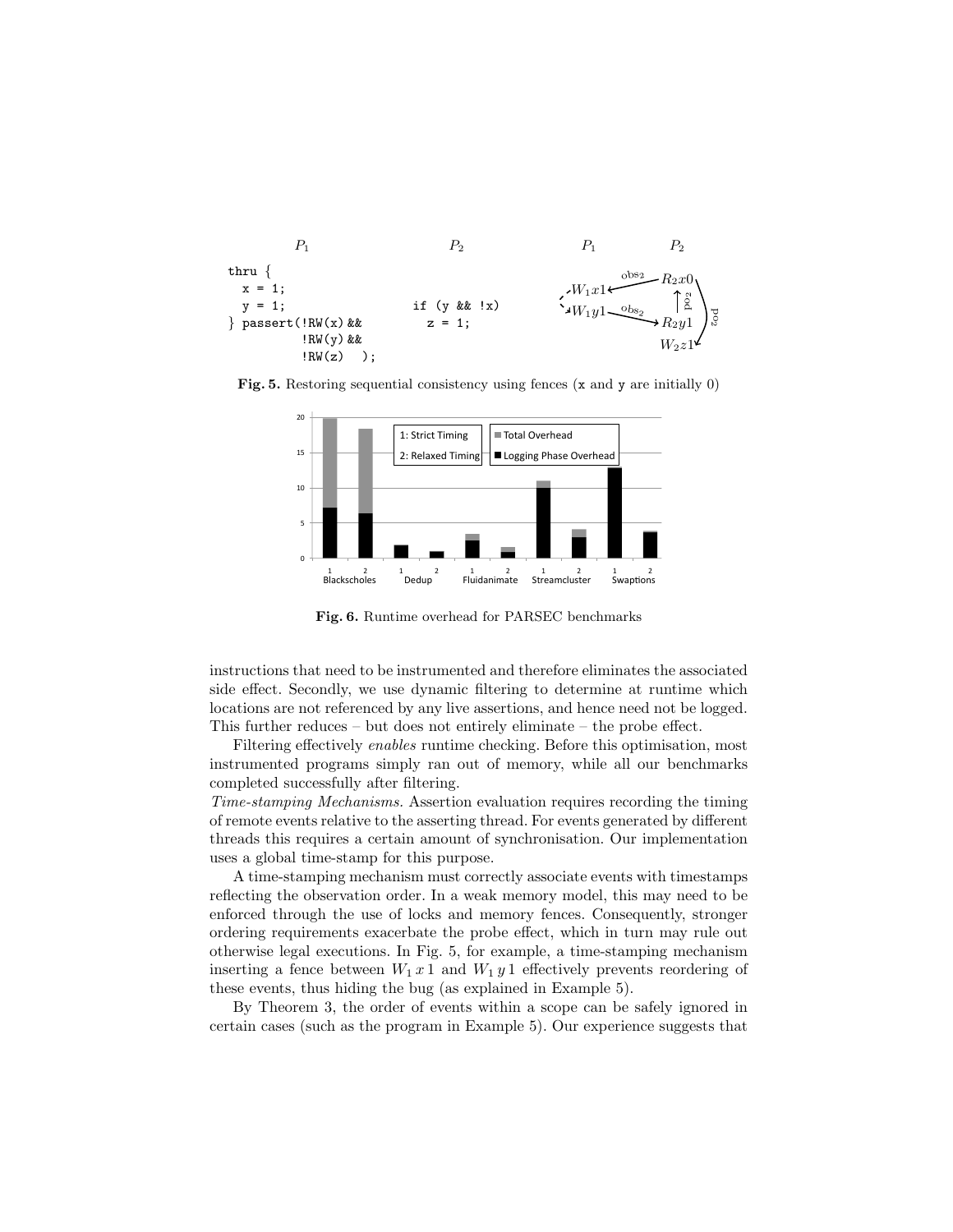this relaxation is admissible for many assertions: previous work [12] showed that of the 14 out of 17 real world bugs presented in  $|17|$  can be captured using parallel assertions; all of those assertions are amenable to relaxed timing. This observation led us to implement two different time-stamping mechanisms:

- Strict time-stamping uses locks to guarantee that a shared counter is incremented atomically with the execution of an event, hence providing a total order over all time-stamped events.
- Smeared time-stamps yield a partial order sufficiently accurate to evaluate the assertions characterised in Theorem 3. Scope events atomically increment a global counter. All other events e are logged using a preceding and a successive read to the global counter **ts**.  $R_{tid}$  **ts**  $\overset{\sim}{\longrightarrow}$  $\overset{\sim}{P}_{tid}$  **c** is enforced using (non-cumulative) fences if necessary, thus avoiding the use of locks.

Smeared time-stamping is sufficient to determine whether an event happened within a certain scope. A potentially ambiguity may arise in the rare case that different time-stamps are recorded before and after the event. If this difference affects the correctness of an assertion, we report a potential error (though we have not observed this in practice).

In order to measure the run-time overhead, we evaluated the runtime overhead of PASSERT by annotating a set of PARSEC benchmarks with parallel assertions. We did not discover any new bugs in this widely used benchmark suite. Strict timing had an overhead of  $6.6 \times$ , which can be reduced to  $3.5 \times$  through the use of smeared timestamps (Fig. 6).

# 7 Related Work

A number different assertion formalisms for parallel programs have been proposed and implemented. JMPaX [14], for instance, checks linear temporal logic properties for Java programs. Phalanx [15] allows the checking of expressive heap assertions in Java programs. SHARC [3] enables the static and dynamic verification of rules for sharing individual objects in C. These formalisms address different properties than parallel assertions — a more detailed discussion is given in [13], where we initially introduced parallel assertions.

There is a wide variety of work on debugging programs in the presence of weak memory models. One approach is to minimize the probe effect through hardware based logging. [16] allows the observation of events with minimal  $(2\%)$ perturbation to the program execution on both  $TSO(x86)$  and  $SC$  systems. Predictive analyses (e.g. [5]), on the other hand, enable the prediction of possible assertion violations in a weak memory model based on an SC execution. Trace based analysis can also be used to automatically fix bugs. Liu et al. [10], for example, provide a formal semantics for LLVM bytecode under weak memory models, and show how to add fences to prevent erroneous traces. A model checker can exhaustively explore all possible interleavings under a given memory model for all possible inputs (e.g.  $[8]$ ), and hence capture all bugs albeit at a high computational cost. All of these techniques are orthogonal to our work. Parallel assertions could be implemented as an extension to any of these systems.